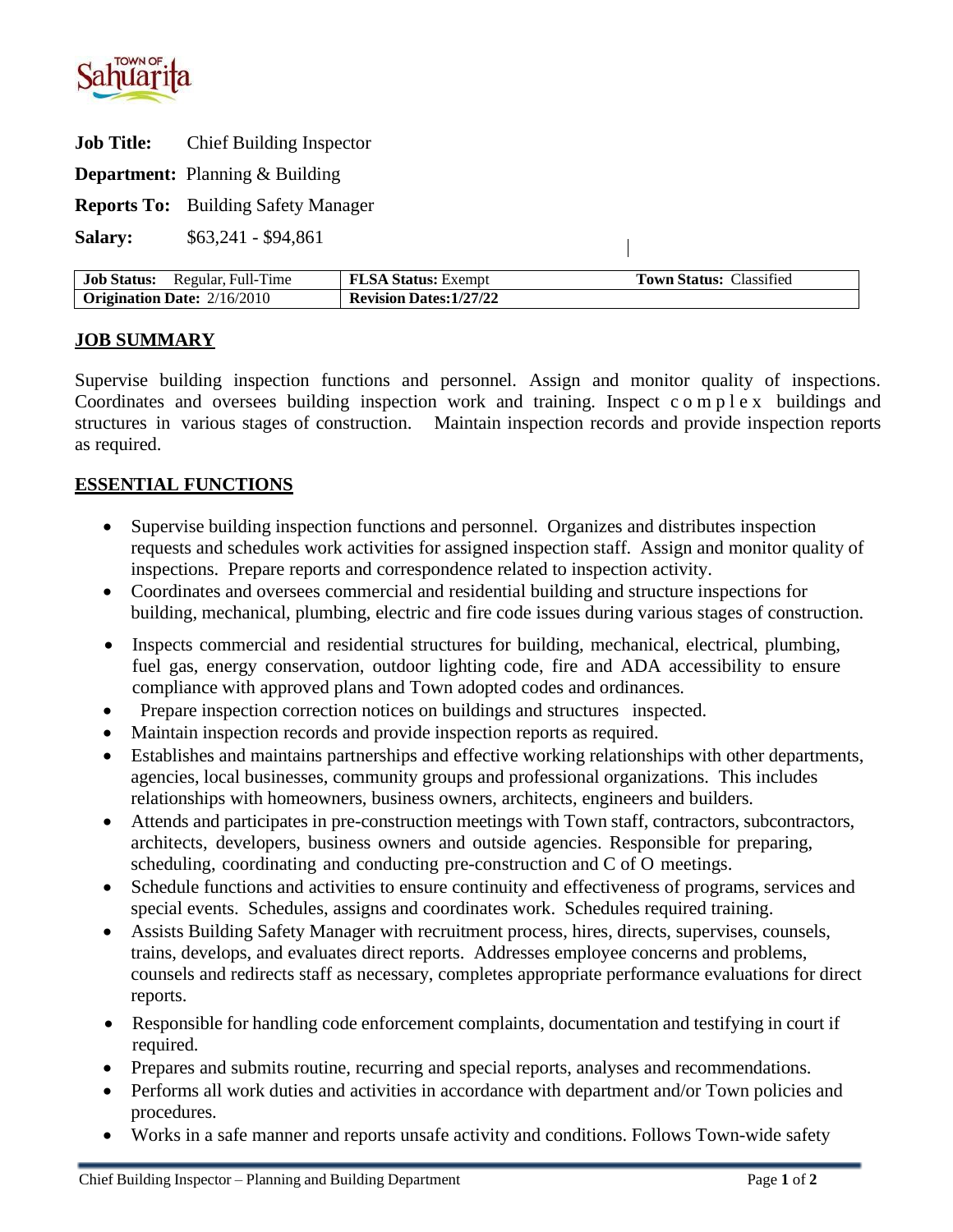

policy and practices and adheres to responsibilities concerning safety prevention, reporting and monitoring as outlined in the Town's Health and Safety Manual.

• Must be able to operate and use a copy machine, fax machine, general office supplies, computer, printer, calculator, telephone, vehicle, Standard Microsoft Windows and Office software, department and town specific software, and the Internet. Engineering and architectural tools of the trade.

# **KNOWLEDGE, SKILLS & ABILITIES**

To perform this job successfully, an individual must be able to perform each essential duty satisfactorily. Reasonable accommodations may be made to enable individuals with disabilities to perform the essential functions.

- Knowledge of current Town adopted codes and ordinances.
- Skills at organizing time and work wisely and efficiently in an environment subject to interruptions and changing priorities.
- Skills in monitoring and ensuring all inspections are done in compliance with Town codes, ordinances, industry standards, plans and specifications.
- Skills at maintaining accurate records of permits, inspections and violations.
- Skills in operating specialized computer software and applications.
- Knowledge of safety practices on construction sites.
- Ability to read and interpret project construction plans and specifications.
- Ability to prepare clear and concise written comments with references to code sections.
- Ability to resolve issues on non-compliant work with contractors and other agencies.
- Ability to communicate effectively and establish and maintain effective working relationships.
- Ability to exert physical effort including, but not limited to, lifting, carrying, pushing and/or pulling, etc. of objects and materials of moderate weight (generally 25 pounds).
- Ability to work outdoors in extremes of heat, cold and inclement weather with potential exposure to dust, dirt, loud noises, construction activities/materials, walking on uneven terrain for extended periods of time and climbing ladders and scaffolding.

### **MINIMUM QUALIFICIATIONS**

- Associates degree or equivalent from a college, technical, business, or vocational school
- Two years of supervisory or management level experience; or any combination of formal education and experience to perform the essential functions.
- Five years' experience reviewing building plans, fire plans, or conducting building inspections or fire inspections in a code enforcement office; or, five years' experience working as a plans examiner, building inspector, fire inspector, or as a project superintendent, project manager, project architect, or project engineer in an architectural, engineering or construction office; or, three years' experience as a Plans Examiner or Building Inspector in a local government.
- Certification as a Residential or Commercial Combination Inspector by the International Code Council (ICC), and two of the following ICC certifications: Residential or Commercial Building, Mechanical, Plumbing or Electrical or Fire Inspector.